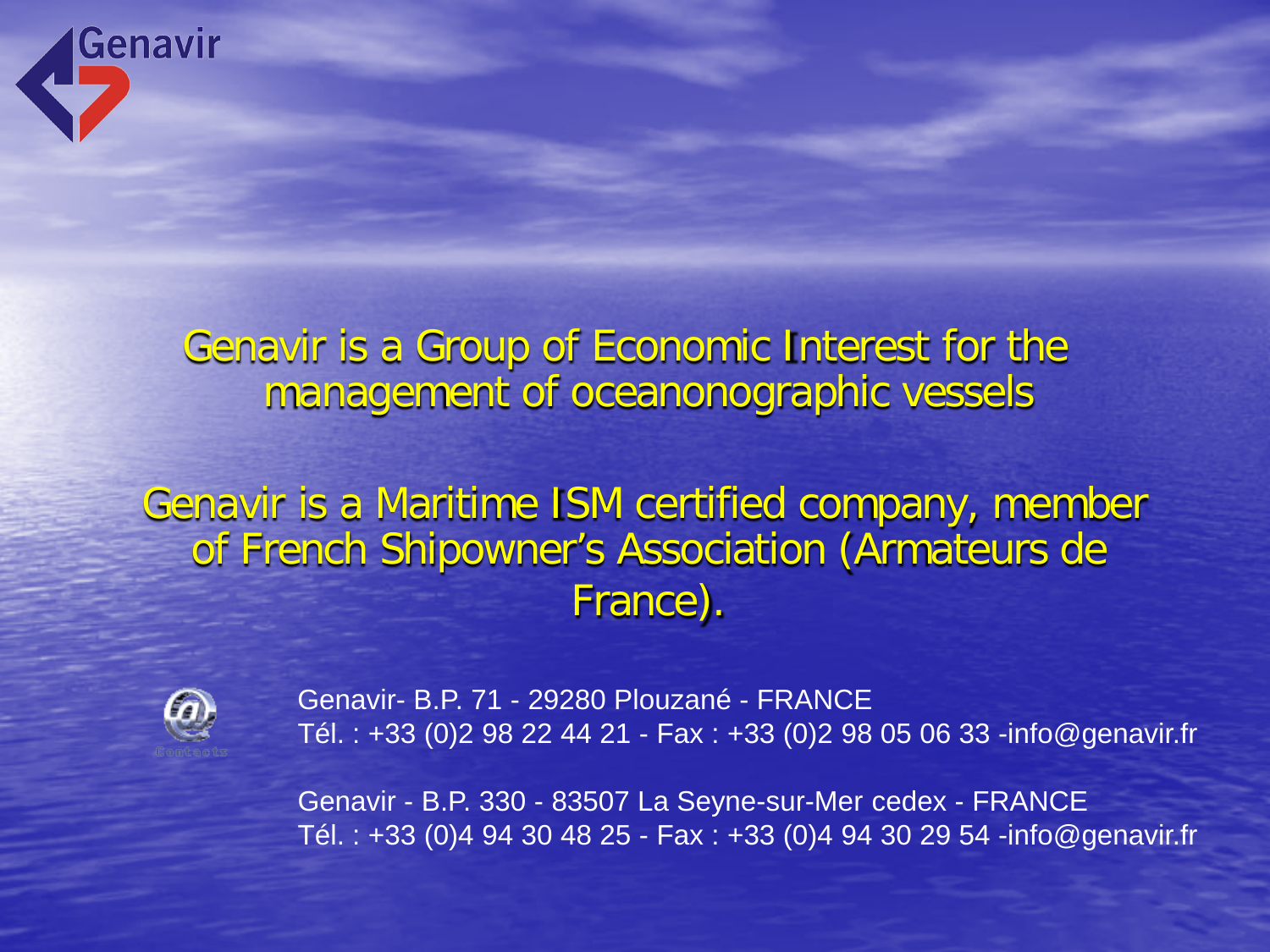



## **The members of the Group are :**





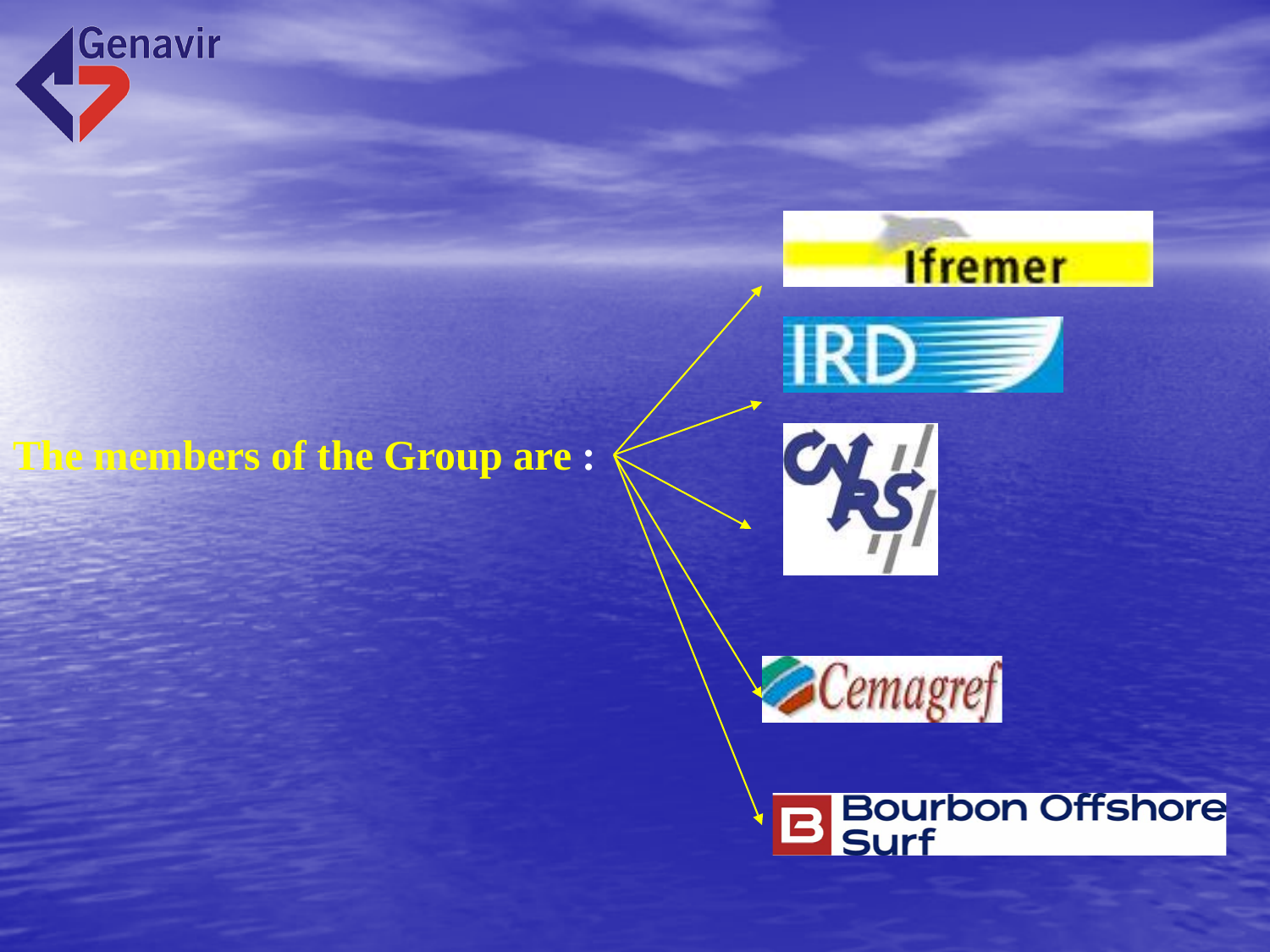

**With a total of 330 employees**,

### **80 engineers and Technicians**

**250 Seamen**

**Genavir :**

**S**upplies the crews of the vessels of IFREMER and IRD **S**upplies the engineers and technicians specialized in operating underwater systems and embarked equipments **E**xecute the programs of research cruises established by IFREMER and IRD **M**aintains the vessels , underwater systems and embarked equipments

Acquires , appraises and valids the data collected at sea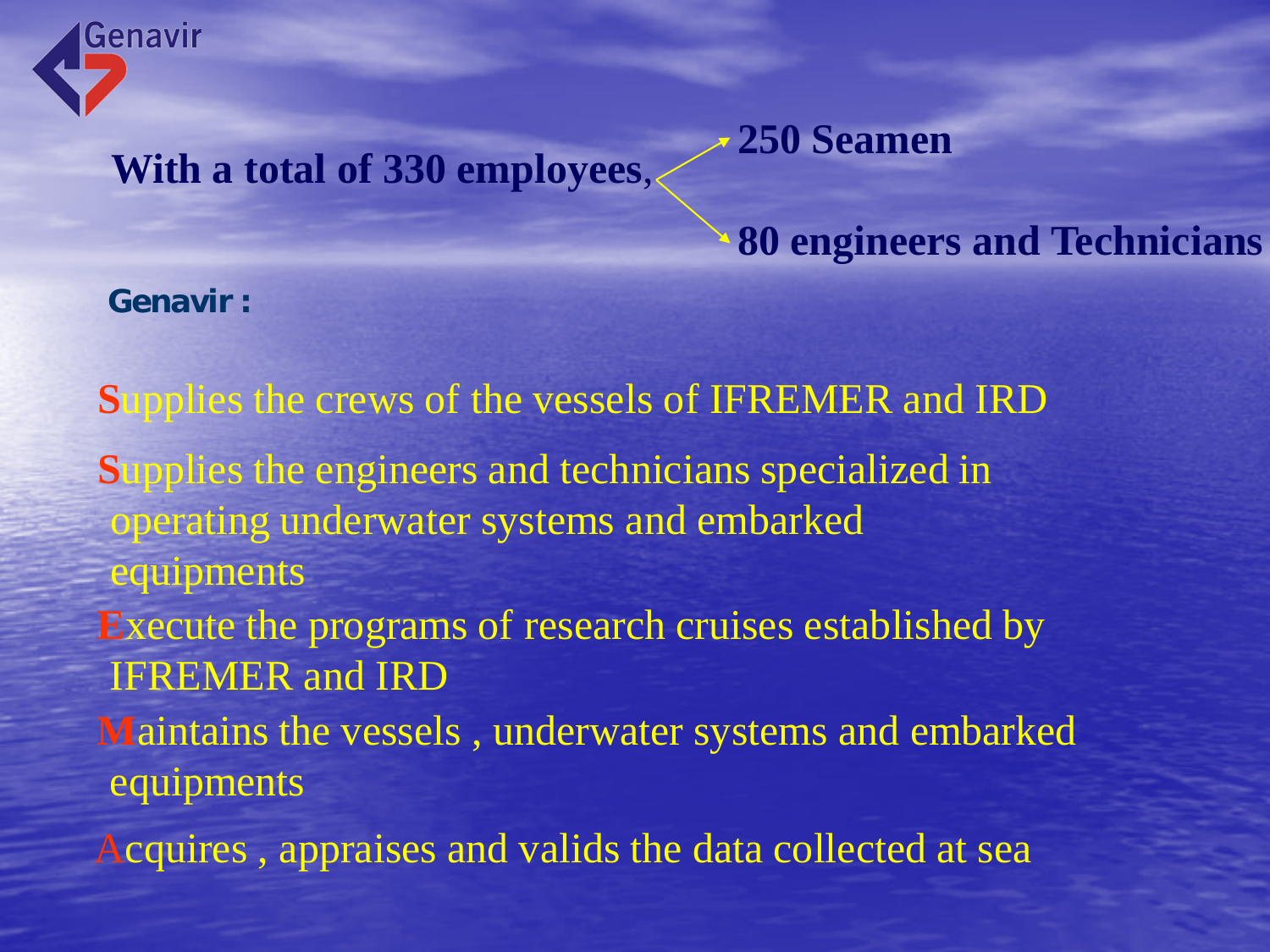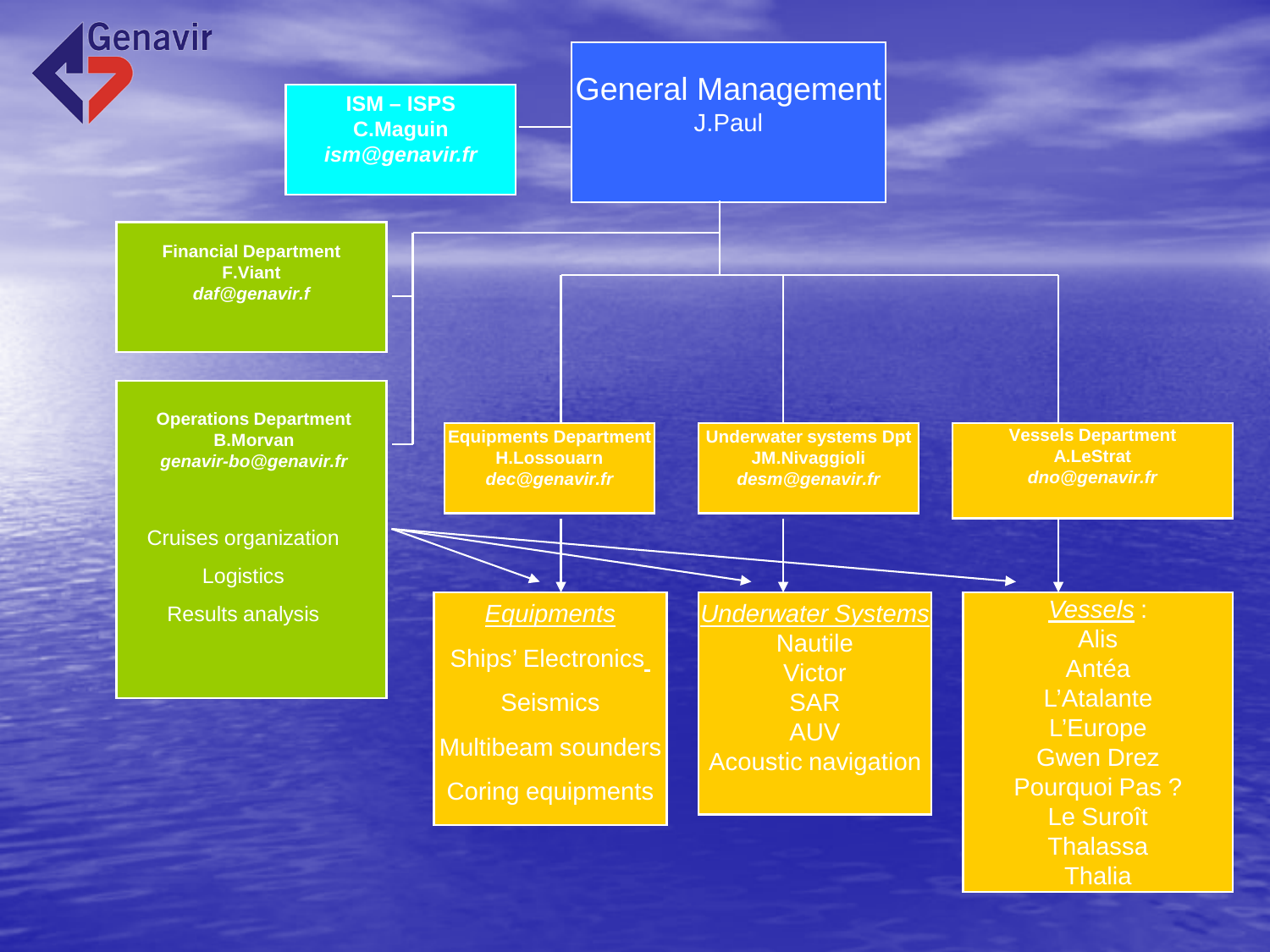# **Organizing cruises**



#### **Year N-1 : Year N-1 :**

• Develop a draft preliminary program in conjunction with the scientific committees

**Establish the timing of cruises for** the N year

#### **Year N :**

- Establish an order form of naval operations for each cruise
- Make requests for permission to work

• Studies and validate the technical feasibility and logistics of the proposed program and assesses the cost

Genavir

#### **Year N :**

- Organizes meetings to prepare the cruises
- Organizes logistics operations and monitors them
- Organizes meetings of internal and external debriefing
- Exploits the cruise reports

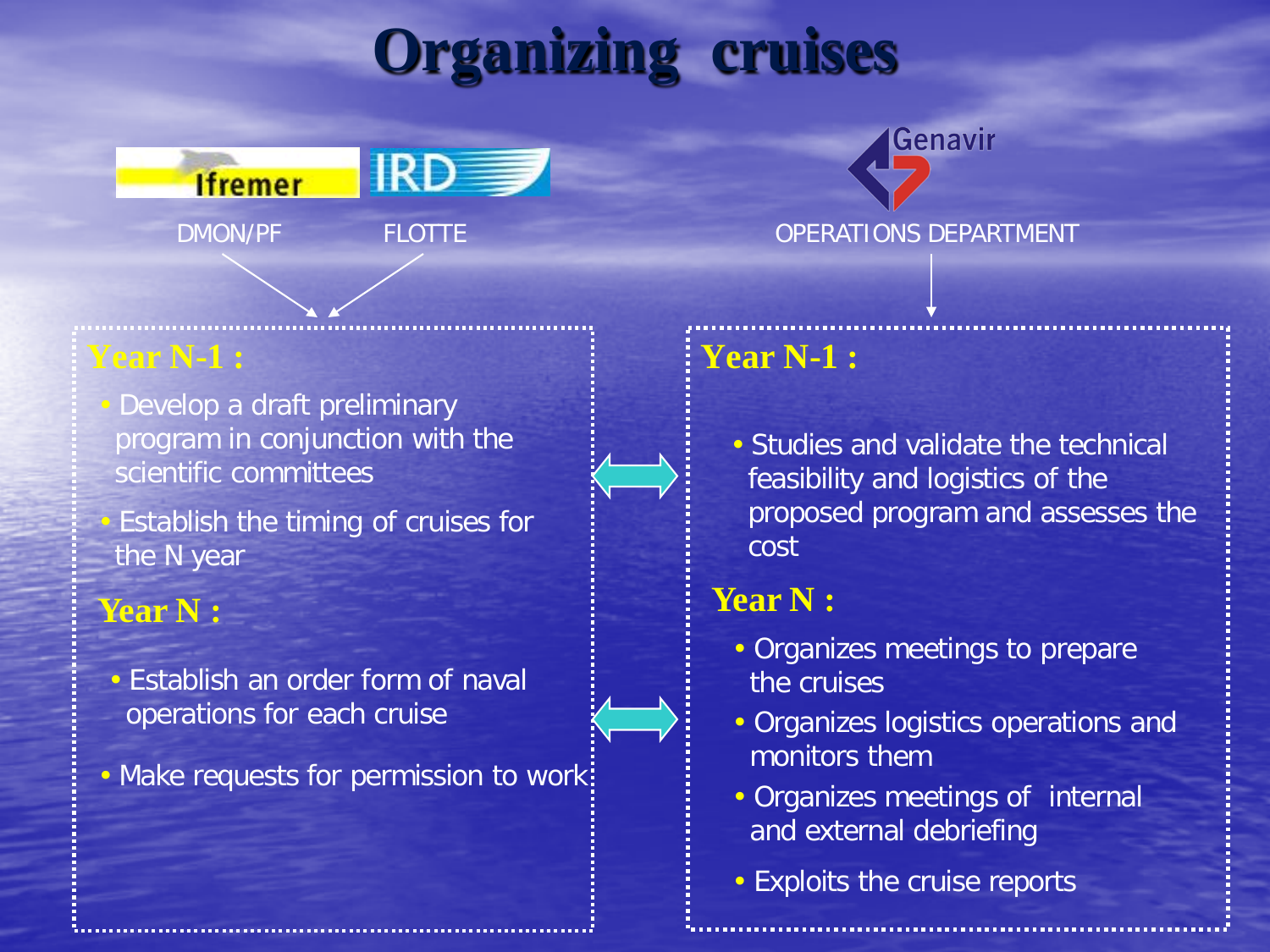# **Operational Maintenance**

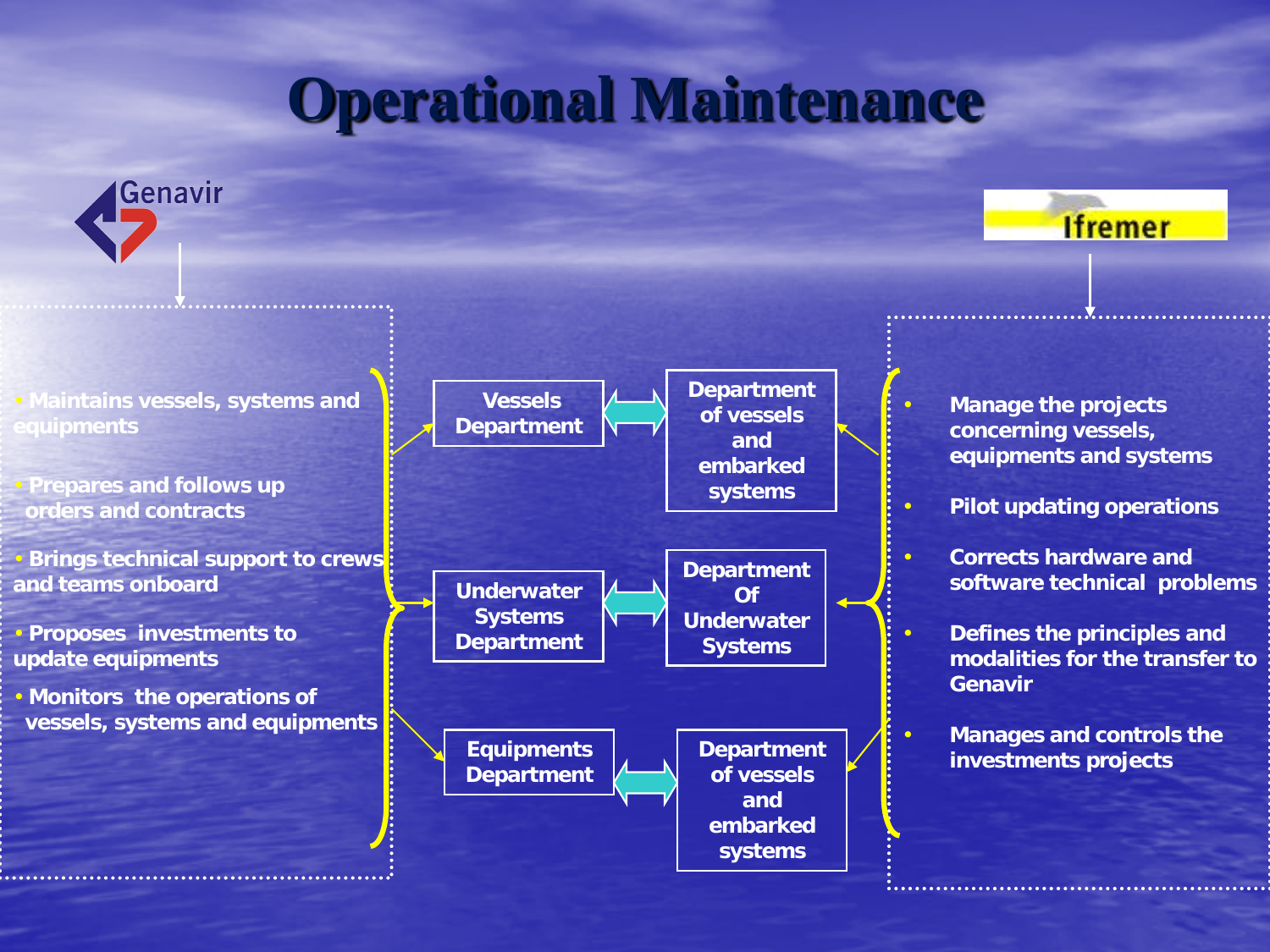